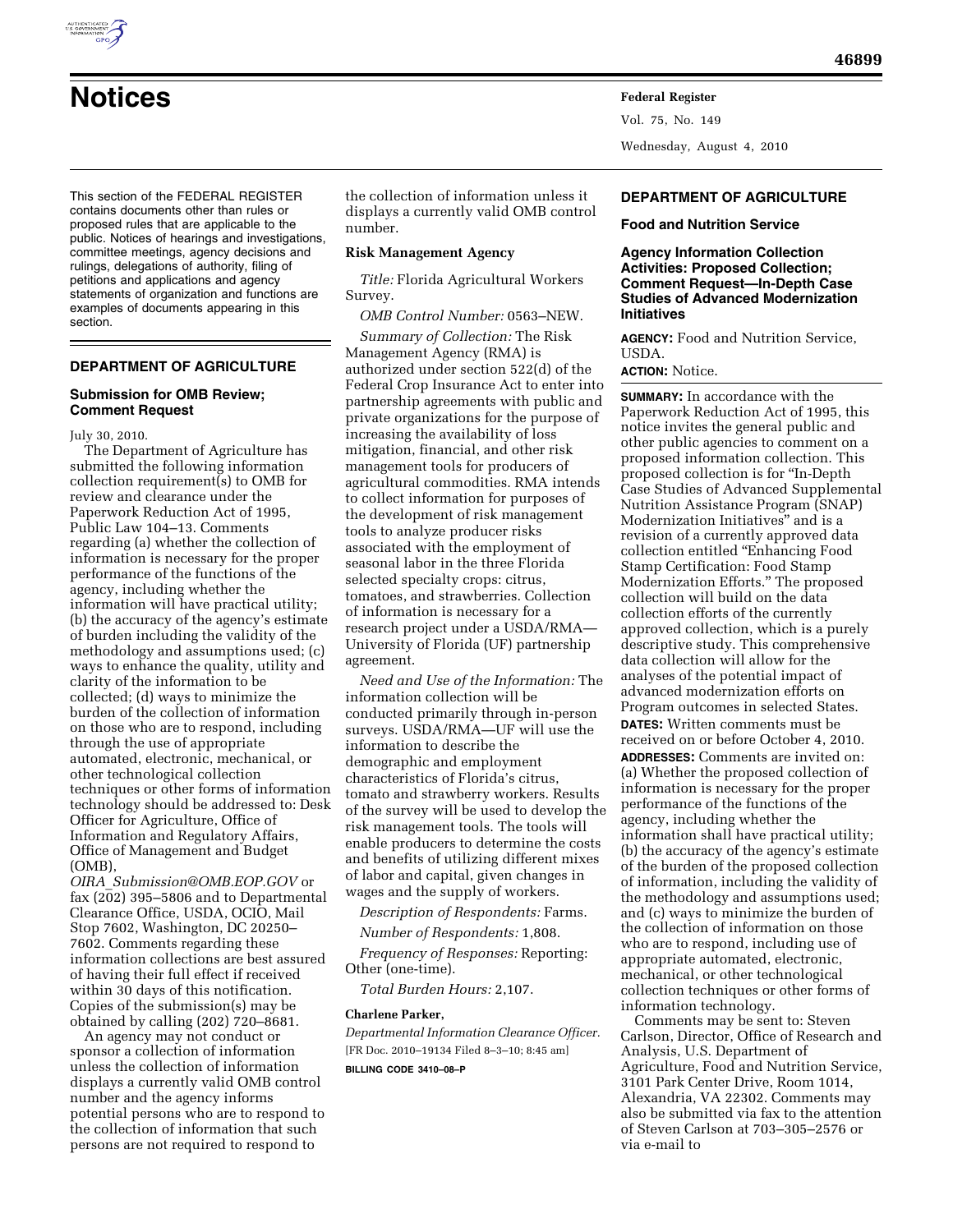*[Steve.Carlson@fns.usda.gov.](mailto:Steve.Carlson@fns.usda.gov)* Comments will also be accepted through the Federal eRulemaking Portal. Go to *[http://www.regulations.gov,](http://www.regulations.gov)* and follow the online instructions for submitting comments electronically.

All written comments will be open for public inspection at the office of the Food and Nutrition Service during regular business hours (8:30 a.m. to 5 p.m. Monday through Friday) at 3101 Park Center Drive, Room 1014, Alexandria, Virginia 22302.

All responses to this notice will be summarized and included in the request for Office of Management and Budget approval. All comments will be a matter of public record.

#### **FOR FURTHER INFORMATION CONTACT:**

Requests for additional information or copies of this information collection should be directed to Steven Carlson at 703–305–2017.

# **SUPPLEMENTARY INFORMATION:**

*Title:* In-Depth Case Studies of Advanced SNAP Modernization Initiatives.

*OMB Number:* 0584–0547.

*Form Number:* N/A.

*Expiration Date:* April 30, 2011.

*Type of Request:* Revision of currently approved data collection.

*Abstract:* The Supplemental Nutrition Assistance Program (SNAP) (formerly known as the Food Stamp Program) is a critical source of support for many low-income families and individuals. In recent years, States have implemented new procedures and policies, commonly referred to as modernization, that focus on reducing SNAP administrative costs while maintaining or improving program access. Though State efforts vary, common initiatives include expanded use of technology, partnerships with community organizations, policy simplifications, and administrative restructuring.

In order to examine how modernization potentially affects key outcome measures—efficiency, access, and integrity—and establish if, and to what extent, the goals of States were met by their modernization efforts, six States have been selected for comprehensive case studies. The selection process employed a modernization index designed to identify States with the most advanced modernization initiatives. Florida, Georgia, Massachusetts, Utah, Washington, and Wisconsin were selected and have agreed to participate in this study. The study will ultimately yield a comprehensive picture of each State's experiences with modernization and assess the potential impacts of modernization. Specifically, the study

will identify the steps States have taken to implement modernization changes, the challenges States experienced, and the perceptions of SNAP staff and participants regarding the changes. This information can be used by federal and State policymakers to identify important lessons. Project findings will help these policymakers understand the implications of modernization changes and identify effective modernization practices while avoiding implementation pitfalls.

The project has seven research objectives: (1) Update the existing State profiles of modernization efforts and identify the geographic and caseload coverage affected by modernization changes; (2) describe how key certification, recertification, and case management functions have changed; (3) describe the current roles and responsibilities of State and local SNAP staff, vendors, and partners and how they have changed; (4) document the relationship between SNAP modernization initiatives and stakeholder satisfaction; (5) describe the current performance of each State's modernization initiatives and the level of outcome variability within each State; (6) compare pre-, current, and postmodernization performance; and (7) document the main takeaway points for use by other States and for future study consideration.

Data collection strategies include multiple site visits, during which we will conduct interviews of SNAP staff at all levels, visit multiple local offices, hold focus groups with current participants and eligible nonparticipants, and meet with community-based partner organizations and vendors that contract with State SNAP agencies. Tailored protocols will be used for the interviews. Members for the SNAP participant focus groups will be selected using State SNAP administrative data for current participants. Members of the eligible nonparticipant focus groups will be recruited at local food banks. Potential focus group members will be offered \$25 for their participation and \$5 for transportation to and from the focus group location. Working parents will be offered an additional \$15 for child care. To examine how within-State participation patterns vary with within-State differences in modernization, the study will also collect and analyze monthly State case record extant data. Each of the six States will receive remuneration of \$75,000 to offset the costs of participating in the study.

Interview and focus group questions will be kept as simple and respondentfriendly as possible. Responses to all

questions will be voluntary. The contractor will take the following steps to treat the data provided in a confidential manner: (1) No data will be released in a form that identifies individual respondents by name; and (2) information collected through interviews will be combined across other respondents in the same category and reported only in aggregate form. Respondents will be notified of these confidentiality measures during data collection.

*Affected Public:* State, local or tribal government; businesses or other forprofits; not-for-profit institutions; individuals or households. Respondent groups identified include: (1) SNAP staff at the State, regional, and local levels, including staff of call centers and other specialized units; (2) staff from community partners and vendors or businesses assisting with modernization efforts; and (3) current SNAP participants and eligible nonparticipants.

*Estimated Number of Respondents:*  The study will collect data from a total of 606 respondents across all States. This number represents the sum of 33 State-level SNAP staff interviews; 84 district/county SNAP staff interviews; 21 interviews at SNAP call center staff or other centralized operation units staff; 154 local office SNAP staff interviews; 14 interviews with vendors; 60 interviews with staff members from community partners involved in modernization; and 120 SNAP participants and 120 eligible nonparticipants.

*Estimated Number of Responses per Respondent:* 1.

*Estimated Time per Response:* For all interviews of State SNAP staff, district/ county SNAP staff, SNAP call center staff or centralized operation units staff, local office SNAP staff, vendor staff, and community partner staff, the burden estimate is 1.5 hours and includes respondents' time to prepare for and complete the interview. For all participating members in the focus groups, the burden estimate is 1.667 hours (100 minutes) and includes respondents' time to be screened, receive a reminder call, read a reminder letter, and to participate in the group. For all persons who decline to participate in the focus groups, the burden estimate is .0835 hours (5 minutes) and includes the respondents' time to be screened (see table below).

*Estimated Total Annual Burden on Respondents and Non-Responders:*  Total of 1,009.1 hours, including: State SNAP staff, 49.5 hours; district/county SNAP staff, 126 hours; SNAP call center staff or centralized operation units staff,